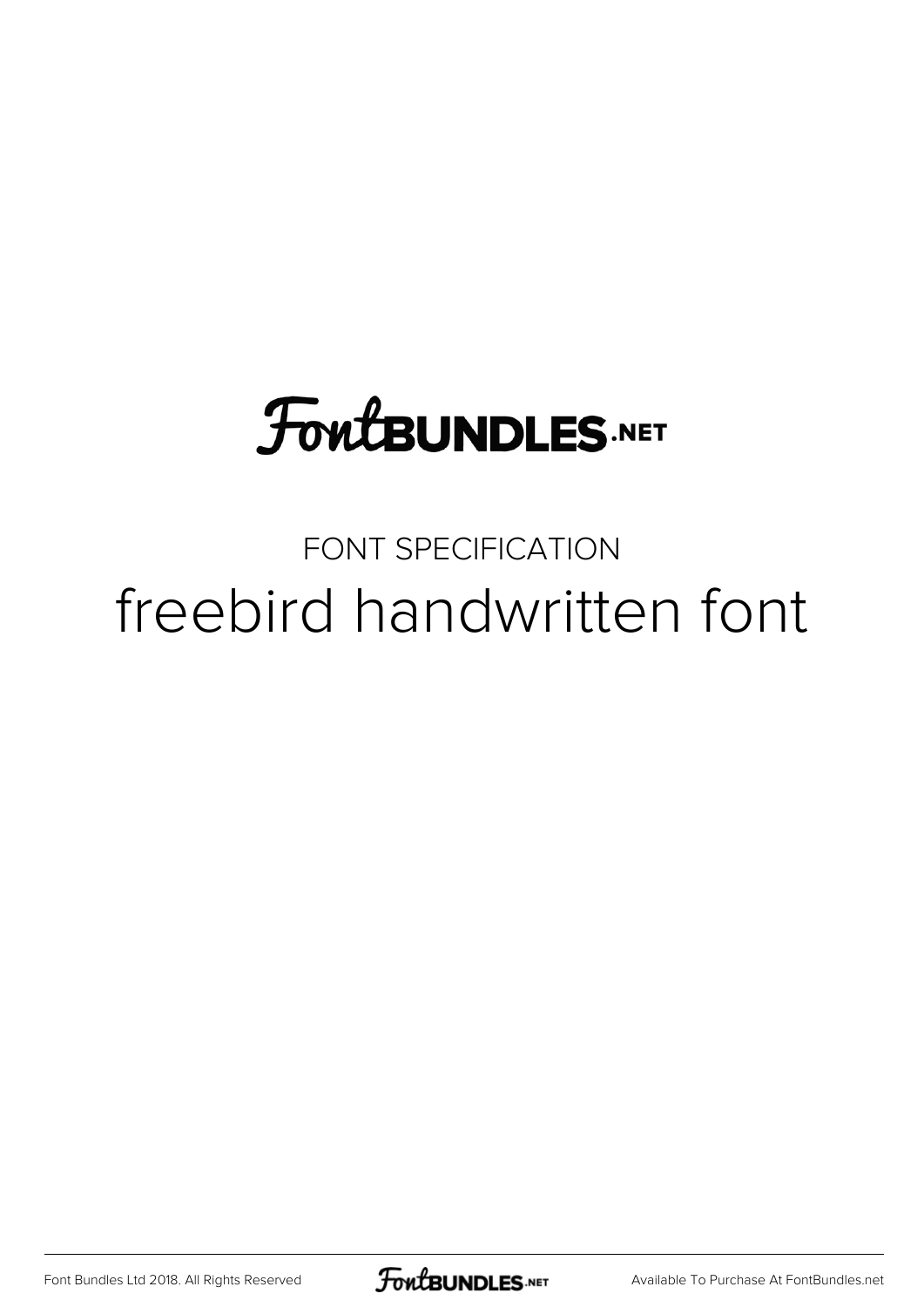#### freebird Light - Regular

**Uppercase Characters** 

## ABCDEFGHIJKLMNOPQRSTUVWXY  $Z$

Lowercase Characters

$$
a\,b\,c\,\theta\,e\,f\,g\,h\,ij\,\ell\,\ell\,m\,n\,o\,p\,q\,\texttt{idx}\,u\,\nu\,\omega\,\texttt{xyz}
$$

**Numbers** 

#### 0123456789

Punctuation and Symbols

$$
\begin{array}{ccccccccccc}\n1 & 1 & & & & & & & & \\
1 & 1 & & & & & & & \\
\downarrow & & & & & & & & \\
\downarrow & & & & & & & & & \\
\downarrow & & & & & & & & & \\
\downarrow & & & & & & & & & & \\
\downarrow & & & & & & & & & & & \\
\downarrow & & & & & & & & & & & & \\
\downarrow & & & & & & & & & & & & & \\
\downarrow & & & & & & & & & & & & & \\
\downarrow & & & & & & & & & & & & & \\
\downarrow & & & & & & & & & & & & & \\
\downarrow & & & & & & & & & & & & & \\
\downarrow & & & & & & & & & & & & \\
\downarrow & & & & & & & & & & & & & \\
\downarrow & & & & & & & & & & & & \\
\downarrow & & & & & & & & & & & & \\
\downarrow & & & & & & & & & & & & \\
\downarrow & & & & & & & & & & & & \\
\downarrow & & & & & & & & & &
$$

All Other Glyphs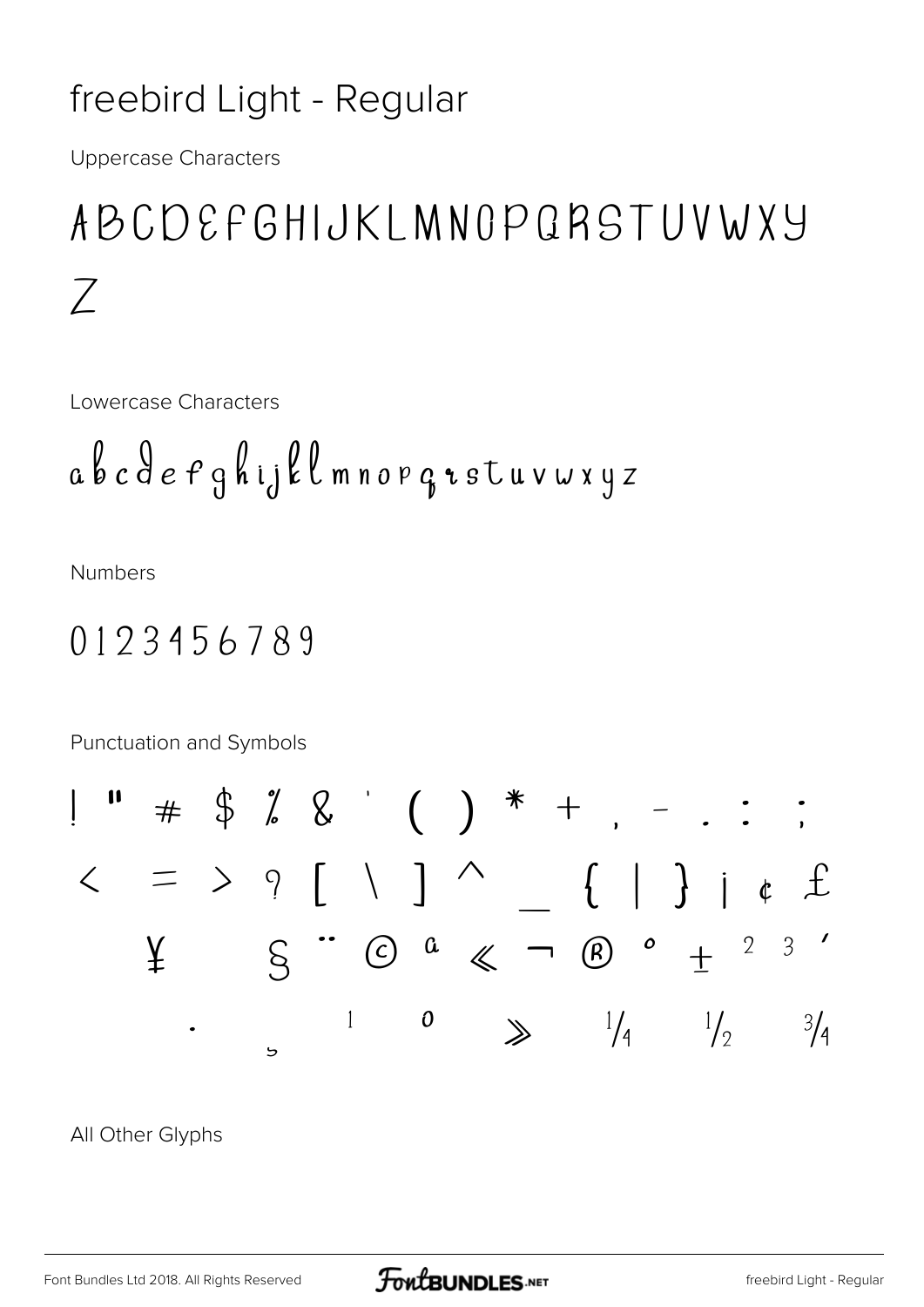|  |  |  | $\dot{A}$ $\dot{A}$ $\ddot{A}$ $\ddot{A}$ $\ddot{A}$ $\dot{A}$ $\dot{C}$ $\dot{C}$                                                      |  |
|--|--|--|-----------------------------------------------------------------------------------------------------------------------------------------|--|
|  |  |  |                                                                                                                                         |  |
|  |  |  | $\begin{array}{ccccccccccccccccc} \hat{0} & \hat{0} & \hat{0} & \hat{0} & \hat{0} & \times & \emptyset & \hat{0} & \hat{0} \end{array}$ |  |
|  |  |  |                                                                                                                                         |  |
|  |  |  | ä å æ ç è é ê ë ì                                                                                                                       |  |
|  |  |  | $\hat{1}$ $\hat{1}$ $\hat{0}$ $\hat{n}$ $\hat{0}$ $\hat{0}$ $\hat{0}$ $\hat{0}$                                                         |  |
|  |  |  | $\ddot{o}$ $\div$ $\phi$ ù ú û ü ý þ                                                                                                    |  |